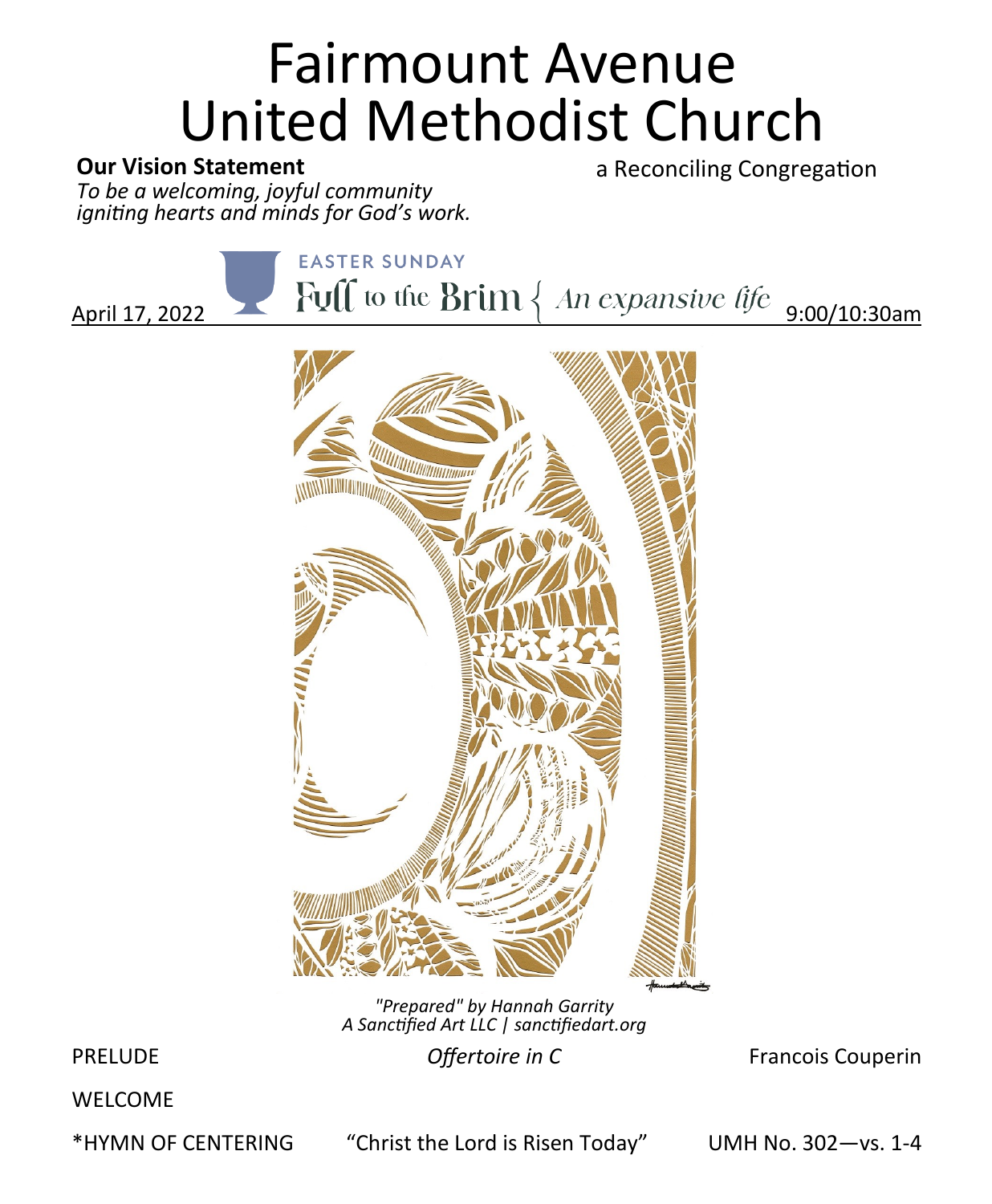\*CALL TO WORSHIP ✝ This day is not like any other day. **Today we slow down. Today we take it all in. Today we rest in good news.** This day is not like any other day. **Today we are singing. Today we are full to the brim. Today joy cannot be contained.** This day is not like any other day. **Today the stone was rolled away. Today the women saw the empty grave. Today we know—death does not win.** This day is not like any other day. **Alleluia! Amen.** PRAYER OF CONFESSION AND WORDS OF FORGIVENESS ✝ **God of new life, we are a mixed bag. We want to be full to the brim with hope and joy, but often we overflow with comparison and doubt. We want to embody the resurrection, but often we'd rather stay the same than to begin again. We want to have the courage to be like the women on that Easter morning to run and speak truth, but often we are weary of courage and uncertain of our own voices. Forgive us for all the ways we remain unchanged. Break into our hearts. Overflow here. With hope we pray, amen.** Family of faith, if there is life after death, then you can be certain there is life after mess. There is life after mistakes. There is life after doubt. There is new life freely given, and that life is for you. You are forgiven, loved, and claimed. May we live full to the brim in response. *Thanks be to God, and let it be so. Alleluia! Amen.* 

#### CHILDREN'S TIME

Children are invited to come forward as parents are comfortable. Please note that children who come forward may be visible on the livestream.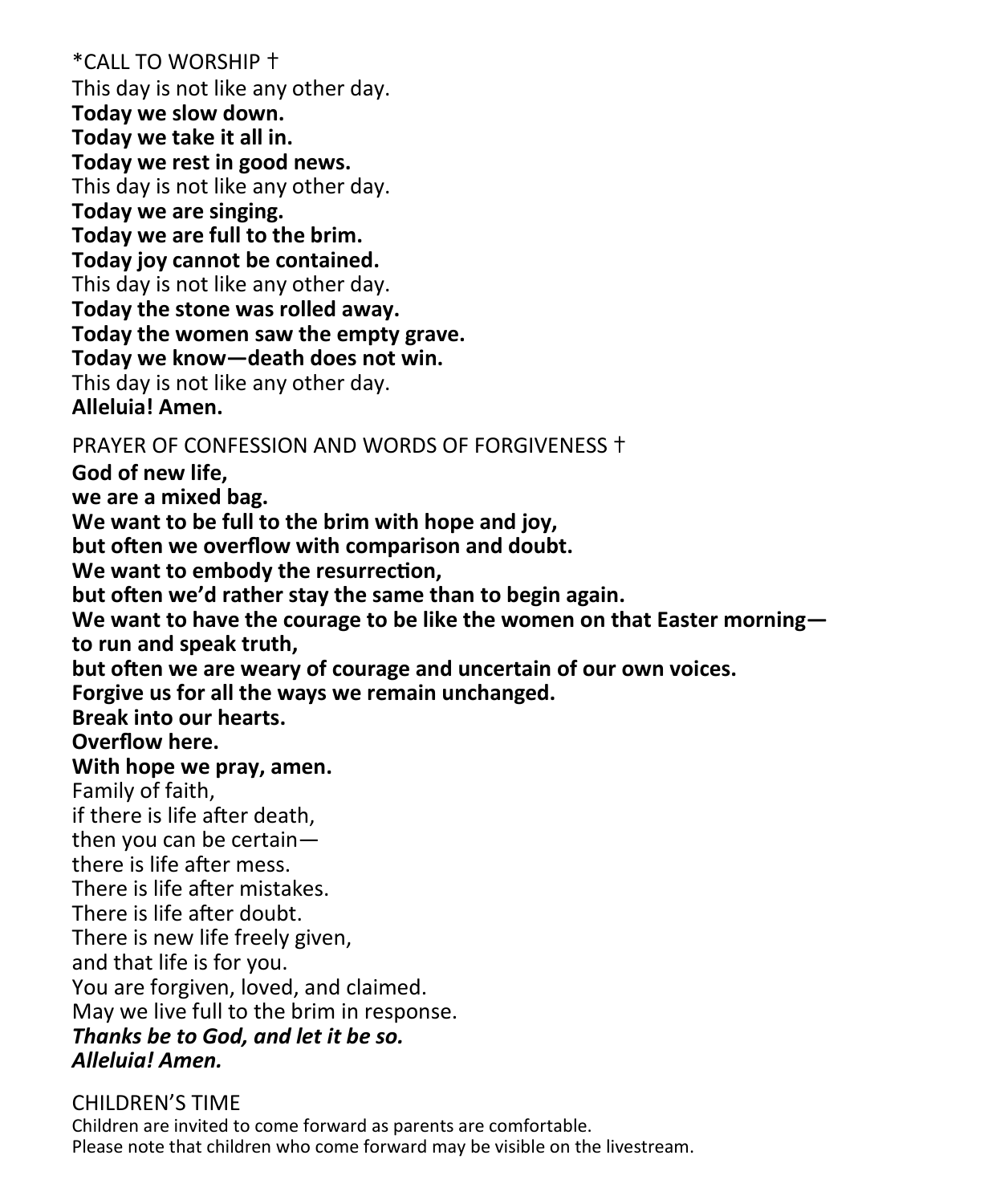CONGREGATIONAL PRAYERS *We now offer petitions of joy and concern from prayer cards*

Lord in your mercy… *hear our prayer.*

In gratitude let us pray to the Lord… *hear our prayer.*

Prayers lifted during this time are shared with our Prayer Chain, a group of individuals who have covenanted to being in prayer with and for our congregation.

THE LORD'S PRAYER

*Our Father, who art in heaven, hallowed be Thy name. Thy kingdom come, Thy will be done on earth as it is in heaven. Give us this day our daily bread. And forgive us our trespasses, as we forgive those who trespass against us. And lead us not into temptation, but deliver us from evil. For thine is the kingdom, and the power, and the glory, forever. Amen.*

ANTHEM *A Joyful Eastertide* arr. by Anna Laura Page

|                                                                                                                                                                                                                                                                                                                                                                                                                                                                                                                                                                                      | ,,,,,,,,,,,,,,,,,,,,,<br><b>Heritage Ringers</b>                                                                                                                                                                                                                                                                                       |                                                                             |
|--------------------------------------------------------------------------------------------------------------------------------------------------------------------------------------------------------------------------------------------------------------------------------------------------------------------------------------------------------------------------------------------------------------------------------------------------------------------------------------------------------------------------------------------------------------------------------------|----------------------------------------------------------------------------------------------------------------------------------------------------------------------------------------------------------------------------------------------------------------------------------------------------------------------------------------|-----------------------------------------------------------------------------|
| PRAYER FOR ILLUMINATION +                                                                                                                                                                                                                                                                                                                                                                                                                                                                                                                                                            |                                                                                                                                                                                                                                                                                                                                        |                                                                             |
| <b>SCRIPTURE READING</b>                                                                                                                                                                                                                                                                                                                                                                                                                                                                                                                                                             | Luke 24:1-12                                                                                                                                                                                                                                                                                                                           |                                                                             |
| <b>SERMON</b>                                                                                                                                                                                                                                                                                                                                                                                                                                                                                                                                                                        | <b>Full to the Brim</b>                                                                                                                                                                                                                                                                                                                |                                                                             |
| POETRY READING +                                                                                                                                                                                                                                                                                                                                                                                                                                                                                                                                                                     | New Life is Right Here                                                                                                                                                                                                                                                                                                                 |                                                                             |
| *AFFIRMATION OF FAITH +<br>We believe in a God who can astound us-<br>a God who created the mountains of Colorado,<br>the stars on a summer night, and the green of Ireland.<br>We believe in Jesus, whose example changes us-<br>an example of love for those on the fringes,<br>healing for the sick, and welcome for the lonely.<br>We believe that Jesus was abandoned by his friends,<br>wounded, mocked, and killed by the state.<br>the stone was rolled back, as death lost its sting.<br>Death has lost its sting. We believe, and are set free.<br>Thanks be to God, amen. | And in a garden, three days later, we believe that life began again-<br>Ever since that day, we believe the Spirit has been inviting us into an expansive life $-$<br>a life not measured by wealth or accolades, but a life full to the brim with joy,<br>overflowing with laughter, saturated in hope, and decorated with good news. |                                                                             |
| *HYMN OF RESPONSE                                                                                                                                                                                                                                                                                                                                                                                                                                                                                                                                                                    | "In Christ Alone"                                                                                                                                                                                                                                                                                                                      | see insert                                                                  |
|                                                                                                                                                                                                                                                                                                                                                                                                                                                                                                                                                                                      |                                                                                                                                                                                                                                                                                                                                        | *Congregation, please rise in body and spirit, stand as you are comfortable |

*\*Congregation, please rise in body and spirit, stand as you are comfortable.* ✝ Prayers and poetry by Rev. Sarah (Are) Speed | A Sanctified Art LLC | sanctifiedart.org